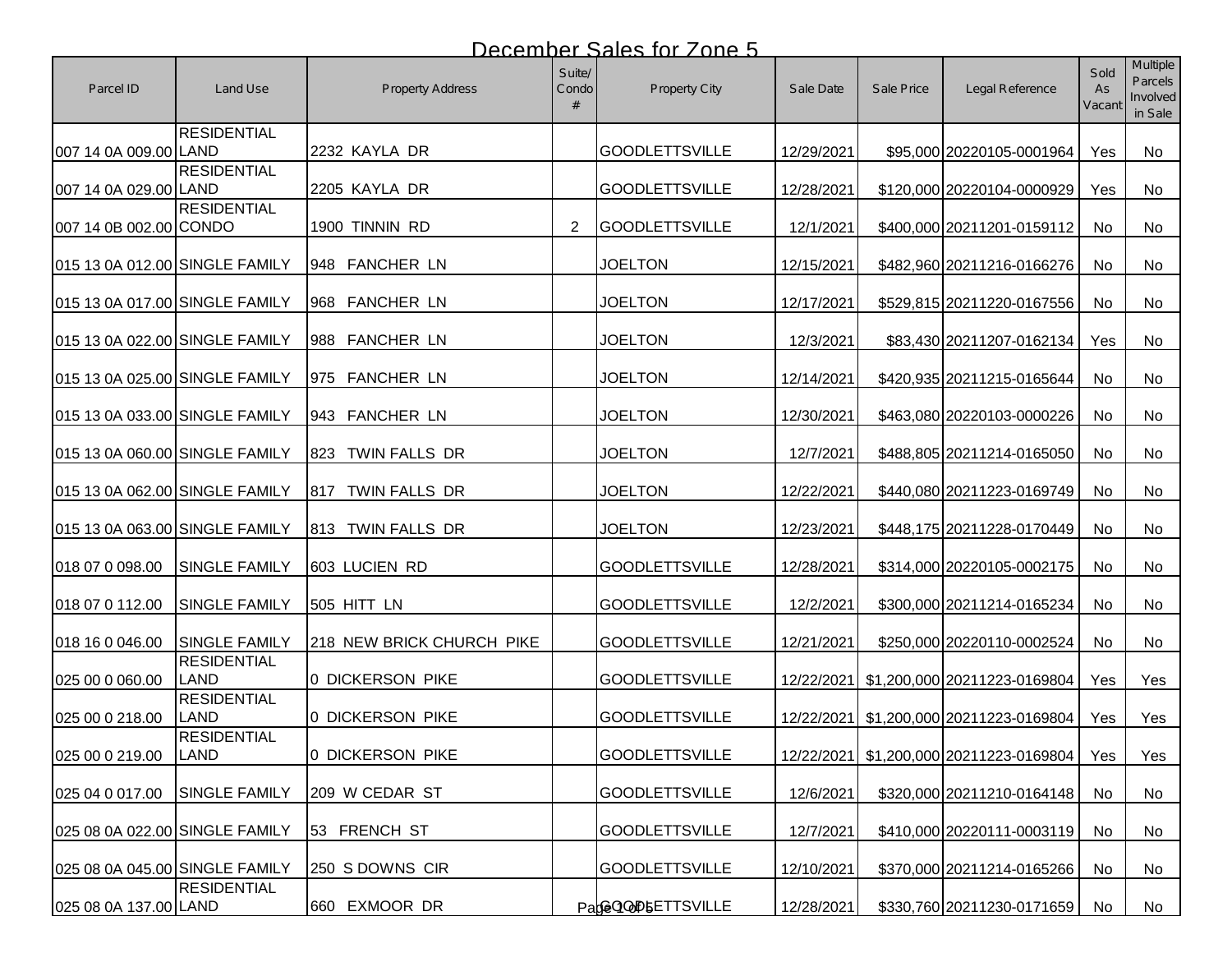| Parcel ID                      | Land Use                       | Property Address      | Suite/<br>Condo | Property City         | Sale Date  | Sale Price | Legal Reference            | Sold<br>As<br>Vacant | <b>Multiple</b><br><b>Parcels</b><br>Involved<br>in Sale |
|--------------------------------|--------------------------------|-----------------------|-----------------|-----------------------|------------|------------|----------------------------|----------------------|----------------------------------------------------------|
| 025 08 0A 138.00 LAND          | <b>RESIDENTIAL</b>             | 656 EXMOOR DR         |                 | <b>GOODLETTSVILLE</b> | 12/14/2021 |            | \$289,845 20211215-0165655 | Yes                  | No                                                       |
| 025 08 0A 139.00 LAND          | <b>RESIDENTIAL</b>             | 652 EXMOOR DR         |                 | <b>GOODLETTSVILLE</b> | 12/14/2021 |            | \$295,720 20211215-0165668 | Yes                  | No                                                       |
| 025 08 0A 140.00 LAND          | <b>RESIDENTIAL</b>             | 648 EXMOOR DR         |                 | <b>GOODLETTSVILLE</b> | 12/16/2021 |            | \$315,175 20211217-0167226 | No                   | No                                                       |
| 025 08 0A 141.00 LAND          | <b>RESIDENTIAL</b>             | 644 EXMOOR DR         |                 | <b>GOODLETTSVILLE</b> | 12/16/2021 |            | \$302,990 20211217-0167209 | No                   | No.                                                      |
| 025 08 0A 172.00 SINGLE FAMILY |                                | 496 KILLARNEY PARK    |                 | <b>GOODLETTSVILLE</b> | 12/16/2021 |            | \$261,005 20201218-0150201 | No                   | No                                                       |
| 025 08 0A 172.00 SINGLE FAMILY |                                | 496 KILLARNEY PARK    |                 | <b>GOODLETTSVILLE</b> | 12/17/2021 |            | \$308,000 20211223-0169632 | No                   | No                                                       |
| 025 12 0 011.00                | <b>SINGLE FAMILY</b>           | 719 DICKERSON PIKE    |                 | <b>GOODLETTSVILLE</b> | 12/2/2021  |            | \$370,000 20211208-0162847 | No                   | No                                                       |
| 025 12 0 070.00                | <b>SINGLE FAMILY</b>           | 112 DORA DR           |                 | <b>GOODLETTSVILLE</b> | 12/1/2021  |            | \$379,000 20211203-0160789 | No                   | No                                                       |
| 025 12 0 082.00                | <b>SINGLE FAMILY</b>           | 115 CONNOR DR         |                 | <b>GOODLETTSVILLE</b> | 12/22/2021 |            | \$414,900 20211230-0171726 | No                   | No                                                       |
| 026 05 0 012.00                | <b>SINGLE FAMILY</b>           | 209 EAST AVE          |                 | <b>GOODLETTSVILLE</b> | 12/10/2021 |            | \$265,000 20211215-0165888 | No                   | No                                                       |
| 026 05 0 117.00                | <b>SINGLE FAMILY</b>           | 309 HOLLYWOOD ST      |                 | <b>GOODLETTSVILLE</b> | 12/15/2021 |            | \$286,000 20211223-0169638 | No                   | No                                                       |
| 026 09 0 010.00                | <b>SINGLE FAMILY</b>           | 521 DONALD AVE        |                 | <b>GOODLETTSVILLE</b> | 12/20/2021 |            | \$369,000 20211230-0171852 | No                   | <b>No</b>                                                |
| 032 09 0B 013.00 SINGLE FAMILY |                                | 4956 INDIAN SUMMER DR |                 | <b>NASHVILLE</b>      | 12/23/2021 |            | \$550,000 20211230-0171801 | No                   | No                                                       |
| 032 13 0 090.00                | <b>SINGLE FAMILY</b>           | 4371 SUMMERTIME DR    |                 | <b>NASHVILLE</b>      | 12/15/2021 |            | \$336,600 20220114-0006030 | No                   | No                                                       |
| 033 03 0B 125.00 SINGLE FAMILY |                                | 165 IVY HILL LN       |                 | <b>GOODLETTSVILLE</b> | 12/20/2021 |            | \$400,000 20220103-0000289 | No                   | No                                                       |
| 033 03 0B 136.00 SINGLE FAMILY |                                | 123 IVY HILL LN       |                 | <b>GOODLETTSVILLE</b> | 12/29/2021 |            | \$340,000 20211230-0171673 | No                   | No                                                       |
|                                | 033 04 0B 031.00 SINGLE FAMILY | 219 NATHAN DR         |                 | <b>GOODLETTSVILLE</b> | 12/17/2021 |            | \$300,000 20211222-0169537 | No                   | No                                                       |
| 033 05 0 021.00                | <b>SINGLE FAMILY</b>           | 208 BIRDWELL CT       |                 | <b>GOODLETTSVILLE</b> | 12/29/2021 |            | \$432,000 20220105-0002234 | No                   | No                                                       |
| 033 13 0B 006.00 SINGLE FAMILY |                                | 308 HIDDEN SPRINGS CV |                 | <b>NASHVILLE</b>      | 12/30/2021 |            | \$490,000 20220105-0002036 | No                   | No                                                       |
| 033 13 0B 017.00 SINGLE FAMILY |                                | 829 CURTIS DR         |                 | <b>NASHVILLE</b>      | 12/3/2021  |            | \$435,000 20211208-0162461 | No                   | No                                                       |
| 041 00 0 062.01                | <b>SINGLE FAMILY</b>           | 1283 OLD HICKORY BLVD |                 | PadNASHVULLE          | 12/28/2021 |            | \$309,000 20220105-0002039 | No                   | No                                                       |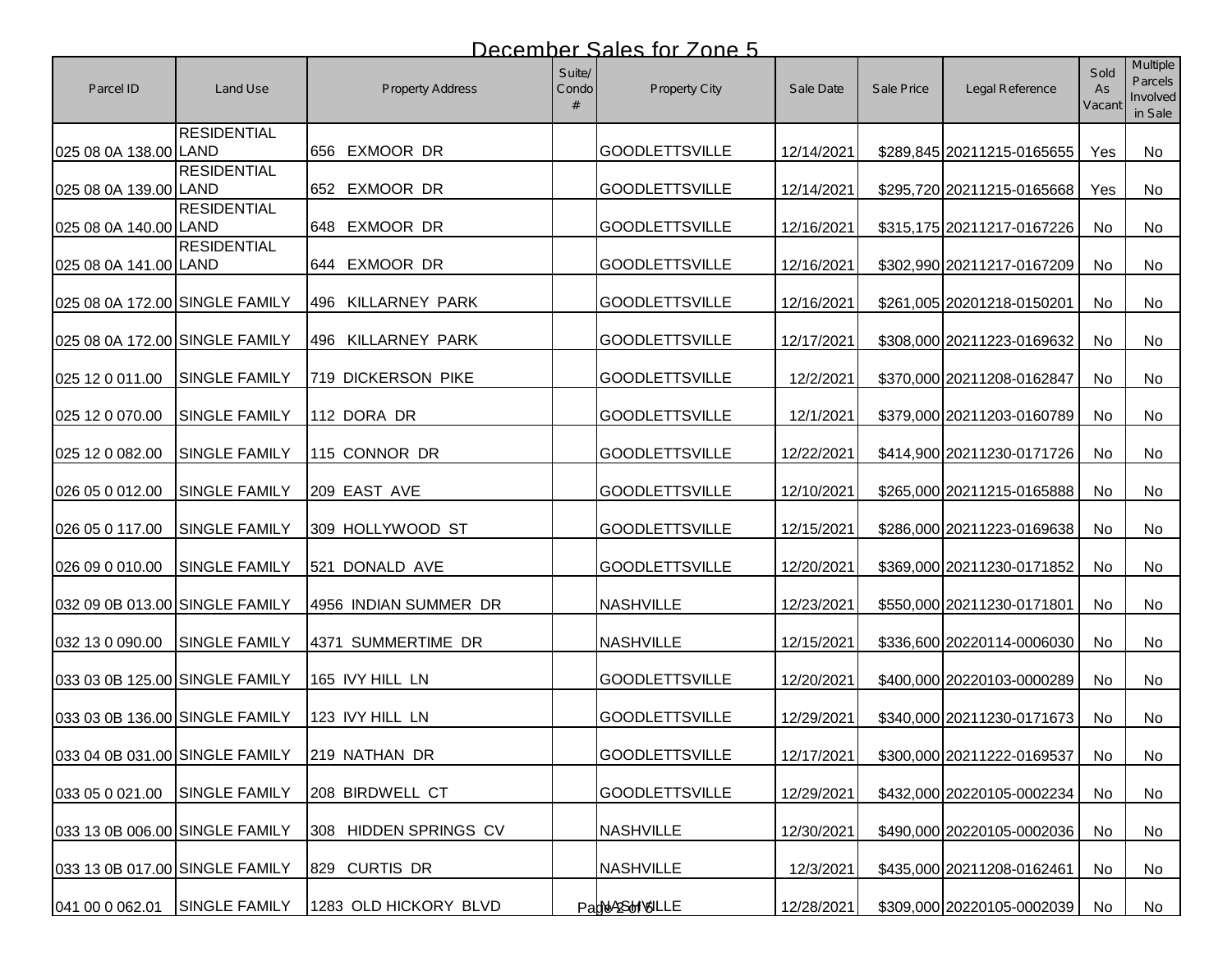| Parcel ID                      | Land Use                       | <b>Property Address</b> | Suite/<br>Condo<br># | <b>Property City</b> | Sale Date  | Sale Price | Legal Reference                         | Sold<br>As<br>Vacant | <b>Multiple</b><br>Parcels<br>Involved<br>in Sale |
|--------------------------------|--------------------------------|-------------------------|----------------------|----------------------|------------|------------|-----------------------------------------|----------------------|---------------------------------------------------|
| 041 01 0A 044.00 SINGLE FAMILY |                                | 5421 DANIEL RAY DR      |                      | <b>WHITES CREEK</b>  | 12/23/2021 |            | \$364,000 20220103-0000025              | No                   | No                                                |
| 041 01 0A 141.00 SINGLE FAMILY |                                | 5320 RYAN ALLEN CIR     |                      | <b>WHITES CREEK</b>  | 12/23/2021 |            | \$352,000 20220111-0003738              | No                   | No.                                               |
| 041 03 0A 015.00 SINGLE FAMILY |                                | 1608 GOOD DAY CT        |                      | <b>NASHVILLE</b>     | 12/14/2021 |            | \$411,000 20211220-0167817              | No                   | No                                                |
| 041 04 0 061.00                | <b>SINGLE FAMILY</b>           | 1134 CHERBRON DR        |                      | <b>NASHVILLE</b>     | 12/2/2021  |            | \$310,500 20211208-0162590              | No                   | No                                                |
| 041 04 0 068.00                | <b>SINGLE FAMILY</b>           | 4057 YOEST DR           |                      | <b>NASHVILLE</b>     | 12/9/2021  |            | \$475,000 20211215-0165481              | No                   | No                                                |
| 041 07 0 032.00                | <b>SINGLE FAMILY</b>           | 1216 BELL GRIMES LN     |                      | <b>NASHVILLE</b>     | 12/20/2021 |            | \$265,000 20211228-0170619              | No                   | No                                                |
| 041 11 0 023.00                | <b>SINGLE FAMILY</b>           | 4016 SUSSEX DR          |                      | <b>NASHVILLE</b>     | 12/29/2021 |            | \$300,000 20220104-0001092              | No                   | No                                                |
| 042 00 0 025.00                | <b>DUPLEX</b>                  | 1009 TUCKAHOE DR        |                      | <b>NASHVILLE</b>     | 12/21/2021 |            | \$390,000 20220105-0001851              | No                   | No                                                |
| 042 01 0 047.00                | <b>SINGLE FAMILY</b>           | 1023 NESBITT DR         |                      | <b>NASHVILLE</b>     | 12/17/2021 |            | \$456,500 20211222-0169522              | No                   | <b>No</b>                                         |
| 042 09 0 063.00                | <b>SINGLE FAMILY</b>           | 1004 WESTCHESTER DR     |                      | <b>MADISON</b>       | 12/3/2021  |            | \$279,900 20211221-0168508              | No                   | No                                                |
| 042 09 0 063.00                | SINGLE FAMILY                  | 1004 WESTCHESTER DR     |                      | <b>MADISON</b>       | 12/3/2021  |            | \$275,000 20211215-0165776              | No                   | No                                                |
| 042 10 0 040.00                | <b>SINGLE FAMILY</b>           | 101 RHINE DR            |                      | <b>MADISON</b>       | 12/30/2021 |            | \$125,000 20220119-0007166              | <b>No</b>            | No.                                               |
| 042 13 0 072.00                | SINGLE FAMILY                  | 206 PORT DR             |                      | <b>MADISON</b>       | 12/1/2021  |            | \$342,000 20211209-0163060              | <b>No</b>            | No                                                |
| 042 13 0 082.00                | <b>SINGLE FAMILY</b>           | 235 FOXBORO DR          |                      | <b>MADISON</b>       |            |            | 12/29/2021 \$1,000,000 20220105-0002127 | No                   | Yes                                               |
| 042 13 0 083.00                | <b>RESIDENTIAL</b><br>LAND     | 235 FOXBORO DR          |                      | <b>MADISON</b>       | 12/29/2021 |            | \$1,000,000 20220105-0002127            | Yes                  | Yes                                               |
| 042 14 0 032.00                | <b>SINGLE FAMILY</b>           | 605 BURGUNDY DR         |                      | <b>MADISON</b>       | 12/28/2021 |            | \$470,000 20220110-0002862              | No                   | No                                                |
|                                | 050 02 0A 011.00 SINGLE FAMILY | 1837 BELLE ARBOR DR     |                      | <b>NASHVILLE</b>     | 12/16/2021 |            | \$441,000 20211229-0170849              | No                   | No                                                |
| 050 02 0A 039.00 SINGLE FAMILY |                                | 1909 BELLE ARBOR DR     |                      | <b>NASHVILLE</b>     | 12/17/2021 |            | \$440,000 20211228-0170505              | No                   | No                                                |
| 050 02 0A 157.00 LAND          | <b>RESIDENTIAL</b>             | WESTCHESTER DR<br>1401  |                      | <b>NASHVILLE</b>     | 12/6/2021  |            | \$68,000 20211207-0162137               | Yes                  | No                                                |
| 050 02 0A 161.00 LAND          | <b>RESIDENTIAL</b>             | 1352 WESTCHESTER DR     |                      | <b>NASHVILLE</b>     | 12/6/2021  |            | \$68,000 20211207-0162138               | Yes                  | No                                                |
| 050 02 0A 162.00 LAND          | <b>RESIDENTIAL</b>             | 2705 HUNTMERE LN        |                      | ParNASSHIVSILLE      | 12/6/2021  |            | \$68,000 20211207-0162139               | Yes                  | No                                                |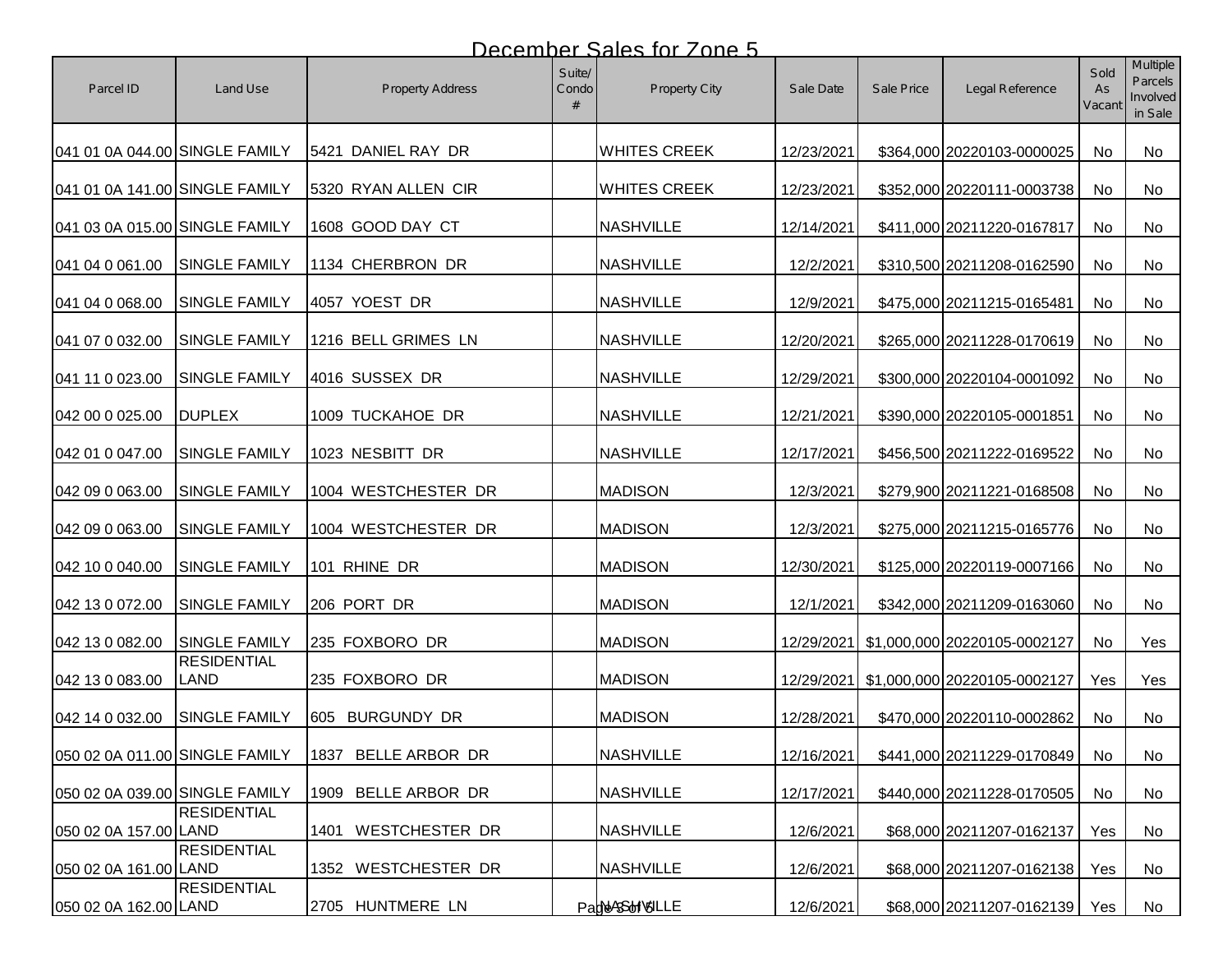| Parcel ID                      | Land Use             | Property Address         | Suite/<br>Condo | Property City    | Sale Date  | Sale Price | Legal Reference            | Sold<br>As<br>Vacant | <b>Multiple</b><br>Parcels<br>Involved<br>in Sale |
|--------------------------------|----------------------|--------------------------|-----------------|------------------|------------|------------|----------------------------|----------------------|---------------------------------------------------|
| 050 02 0A 167.00 LAND          | <b>RESIDENTIAL</b>   | 2725 HUNTMERE LN         |                 | <b>NASHVILLE</b> | 12/27/2021 |            | \$68,000 20211230-0171643  | Yes                  | No                                                |
| 050 02 0A 168.00 LAND          | <b>RESIDENTIAL</b>   | 2716 HUNTMERE LN         |                 | <b>NASHVILLE</b> | 12/6/2021  |            | \$68,000 20211207-0162141  | Yes                  | No                                                |
| 050 02 0A 172.00 LAND          | <b>RESIDENTIAL</b>   | 1348 WESTCHESTER DR      |                 | <b>NASHVILLE</b> | 12/27/2021 |            | \$68,000 20211230-0171646  | Yes                  | No                                                |
| 050 02 0A 177.00 LAND          | <b>RESIDENTIAL</b>   | 3747 WILLOW CREEK RD     |                 | <b>NASHVILLE</b> | 12/27/2021 |            | \$68,000 20211230-0171651  | Yes                  | No                                                |
| 050 02 0A 178.00 LAND          | <b>RESIDENTIAL</b>   | WILLOW CREEK RD<br>3751  |                 | <b>NASHVILLE</b> | 12/27/2021 |            | \$68,000 20211230-0171657  | Yes                  | No                                                |
| 050 02 0C 075.00 SINGLE FAMILY |                      | 2645 THORNTON GROVE BLVD |                 | <b>NASHVILLE</b> | 12/28/2021 |            | \$391,260 20211230-0171666 | No                   | No                                                |
| 050 02 0C 097.00 SINGLE FAMILY |                      | 2660 THORNTON GROVE BLVD |                 | <b>NASHVILLE</b> | 12/28/2021 |            | \$361,455 20211230-0171662 | No                   | No                                                |
| 050 02 0D 018.00 CONDO         | <b>RESIDENTIAL</b>   | 2935 WINTERBERRY DR      | 50              | <b>NASHVILLE</b> | 12/3/2021  |            | \$276,665 20211207-0162146 | No                   | No                                                |
| 050 02 0D 037.00 LAND          | <b>RESIDENTIAL</b>   | 2935 WINTERBERRY DR      | 37              | <b>NASHVILLE</b> | 12/2/2021  |            | \$216,000 20211207-0162135 | Yes                  | Yes                                               |
| 050 02 0D 038.00 LAND          | <b>RESIDENTIAL</b>   | 2935 WINTERBERRY DR      | 38              | <b>NASHVILLE</b> | 12/2/2021  |            | \$216,000 20211207-0162135 | Yes                  | Yes                                               |
| 050 02 0D 039.00 LAND          | <b>RESIDENTIAL</b>   | 2935 WINTERBERRY DR      | 39              | <b>NASHVILLE</b> | 12/2/2021  |            | \$216,000 20211207-0162135 | Yes                  | Yes                                               |
| 050 02 0D 040.00 LAND          | <b>RESIDENTIAL</b>   | 2935 WINTERBERRY DR      | 40              | <b>NASHVILLE</b> | 12/2/2021  |            | \$216,000 20211207-0162135 | Yes                  | Yes                                               |
| 050 06 0 056.00                | <b>SINGLE FAMILY</b> | 3516 STANDING STONE DR   |                 | <b>NASHVILLE</b> | 12/6/2021  |            | \$753,696 20211213-0164822 | No                   | Yes                                               |
| 050 10 0 022.00                | <b>SINGLE FAMILY</b> | 3245 MASONWOOD DR        |                 | <b>NASHVILLE</b> | 12/16/2021 |            | \$344,900 20211230-0171582 | No                   | No                                                |
| 050 10 0 117.00                | <b>ZERO LOT LINE</b> | 3528 CHESAPEAKE DR       |                 | <b>NASHVILLE</b> | 12/15/2021 |            | \$152,500 20211222-0168867 | <b>No</b>            | No                                                |
| 050 11 0 035.00                | <b>SINGLE FAMILY</b> | 3310 STOCKDALE LN        |                 | <b>NASHVILLE</b> | 12/28/2021 |            | \$200,000 20220111-0003383 | <b>No</b>            | No                                                |
| 050 11 0 094.00 SINGLE FAMILY  |                      | 3328 VALLEY CREEK LN     |                 | <b>NASHVILLE</b> | 12/10/2021 |            | \$372,735 20211215-0165910 | No                   | No                                                |
| 050 11 0A 024.00 SINGLE FAMILY |                      | 113 TIGER CIR            |                 | <b>NASHVILLE</b> | 12/17/2021 |            | \$247,000 20211229-0170870 | No                   | No                                                |
| 050 11 0A 051.00 SINGLE FAMILY |                      | 3029 BARBARA LYNN WAY    |                 | <b>NASHVILLE</b> | 12/29/2021 |            | \$275,000 20220112-0003917 | No                   | No                                                |
| 050 14 0 173.00                | <b>SINGLE FAMILY</b> | 3216 LESWOOD LN          |                 | <b>NASHVILLE</b> | 12/7/2021  |            | \$345,000 20211217-0166952 | No                   | No                                                |
| 050 16 0A 017.00 SINGLE FAMILY |                      | 425 VAILVIEW DR          |                 | PadNASHVOLLE     | 12/17/2021 |            | \$307,000 20211222-0169250 | No                   | No                                                |